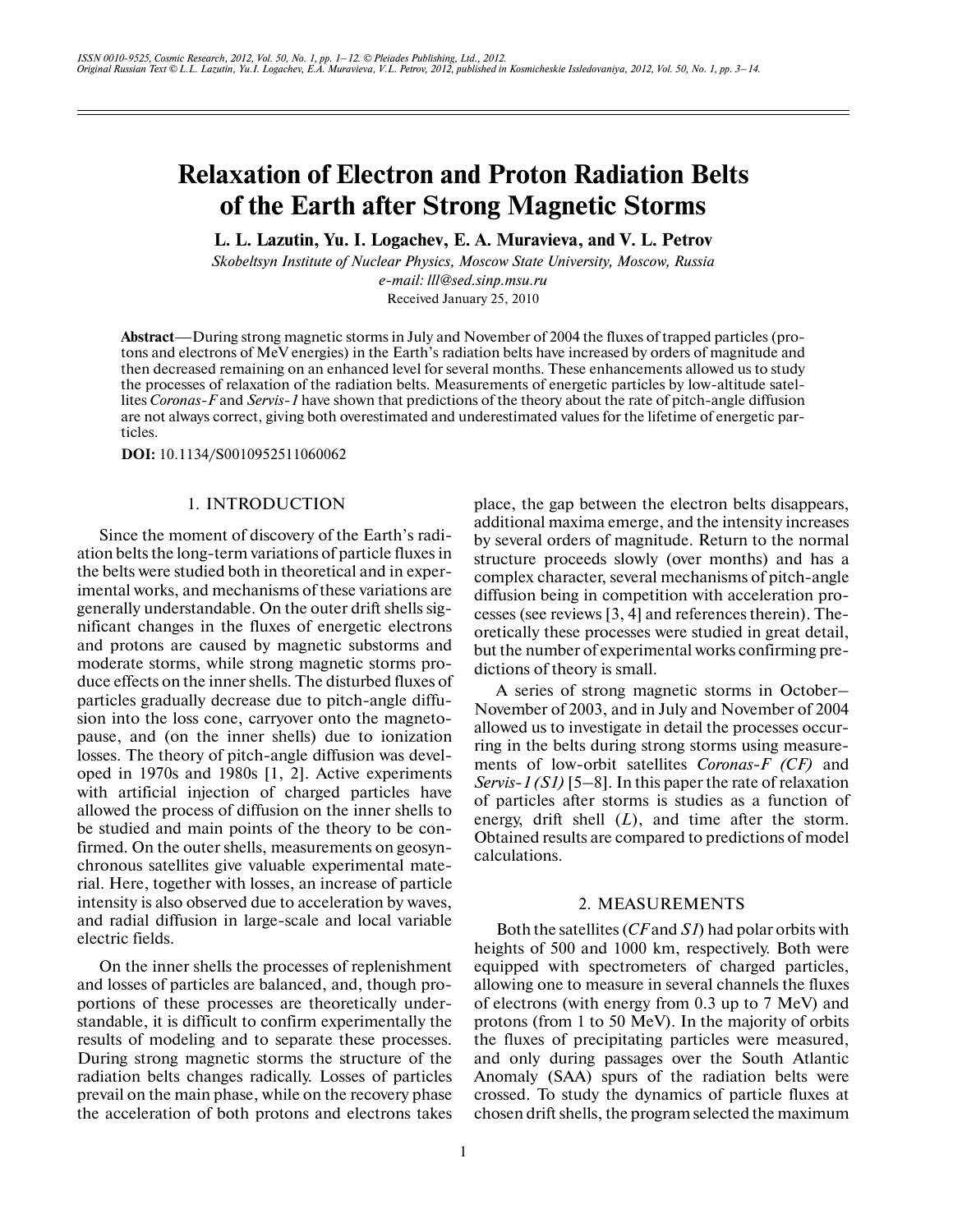$10<sup>5</sup>$ 

 $10<sup>4</sup>$ 

 $10^{3}$ 

102

*N*,  $\rm (cm^2 \, s \, sr)^{-1}$ 12.XI

8.XI





#### *2.1. Relaxation of the Fluxes of Electrons*

Figure 1 presents the radial (according to L-shells) profiles of electrons before (dashed lines) and after (solid lines) a strong magnetic storm on July 22–28, 2004 in two energy channels of *S1* and in a single channel of *CF*. Before the magnetic storm a standard profile is detected with a maximum of the outer belt at  $L = 4-6$  and a dip between the belts in the region  $L = 3$ . After the storm the intensity of electrons increases at all L-shells up to the auroral zone inclusive, the dip disappears being filled by electrons, and the growth of electron intensity in the channel 1.7 MeV at  $L = 3$ exceeds four orders of magnitude.

The flux of electrons recorded by *CF* is an order of magnitude lower than that on *S1*, which corresponds to distribution of the particle flux along a field line. When studying the long-term variations one finds that the particle flux on *CF* decays more rapidly due to transformation of the pitch-angular distribution to the side of increasing pitch-angle anisotropy, and a false impression is produced that the excess flux of trapped particles has disappeared. Therefore, in this paper we use more frequently the *S1* data. But even for them one should have in mind that the particle losses due to dif fusion in the equator plane can proceed slower than near the loss cone at the satellite altitude. Conse quently, the presented below lifetime values for parti cles can be a bit underestimated.

Figure 2 shows the transformation of radial profiles of electrons (satellite S1) during the magnetic storm on November 7–11, 2004 that consisted of two storms. In this case the data of one channel is presented (elec trons with energy of 1.7 MeV), however, the profile



Electrons, 1.7 MeV

19.XI

Such are the original fluxes of electrons having increased during two magnetic storms, after which a relaxation to the normal state on the radiation belts begins.

Figure 3a and 3b present the time behavior of elec tron intensity in four energy channels at  $L = 2.5$  and 3 during passages over the SAA. The maximum count ing rate is presented for every day since July 2004 until February 2005 inclusive. In the process of recovery of the radiation belt to its quiet level, as a rule, one can isolate two stages: the initial stage, immediately after filling the belt during the July and November storms, is a fast drop, which is followed by a long relaxation with large lifetimes. In some cases the initial, more rapid decay is better described by an exponent  $N(t)$  =  $N_0 \exp(\gamma t)$ , but in the majority of cases the decay character is described by a power law form, where  $1/\gamma$  is the characteristic time (lifetime) in which the intensity drops down by a factor of *е*.

Figure 4 presents a similar plot for the drift shell  $L = 4$ . Here, fast and short-term variations (related to both increases and decreases of intensity, with a char-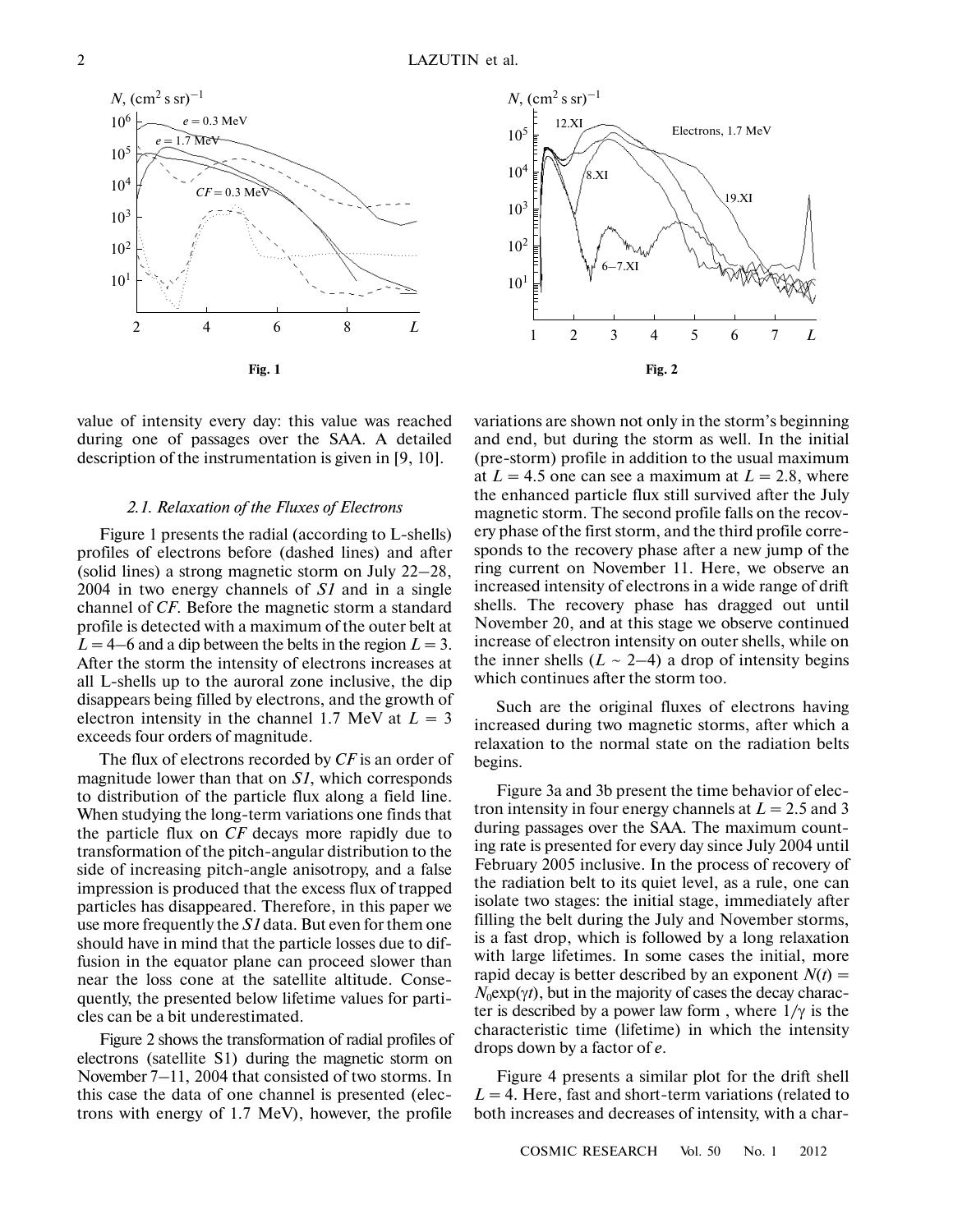

acteristic time of a few days) are superimposed on the slow decrease of the intensity.

The short-term variations increase with the dis tance from the Earth and with decreasing energy of electrons, which definitely indicate to their connec tion with the auroral activity. The same follows from a comparison with the time behavior of  $K_p$  index of magnetic activity shown in the bottom panel of Fig. 4. This type of variations is fairly well described in the litera ture, especially as far as measurements on geosynchro nous satellites are confirmed, and we do not consider them here.

The partition of relaxation process in two stages is observed in channels 0.3 and 1.7 MeV at  $L = 2-3.5$ , while in more energetic channels and at  $L = 4$  this partition is worse pronounced.

Some deviations from a regular decay of intensity took place in January 2005, when three magnetic storms were observed. In channel 3.4 MeV at  $L = 2.5$ the enhanced flux persisted for a long time both after the first and after the second storm, while at  $L = 3$  a stable decay is seen, which, however, does not reach the quiet level for all 6 months of measurements. In channel 6.6 MeV the enhanced counting rate is observed during 1–2 months after the storm. It should also be noted that short-time enhancements in Janu ary 2005 at  $L = 3$  and 4 are due to penetration of solar electrons into the magnetosphere.

One more type of fast variations is observed during moderate magnetic storms. In the interval under study it was observed on August 30–31, 2004 and January 17–21, 2005. The increase of intensity in two channels 0.3–

COSMIC RESEARCH Vol. 50 No. 1 2012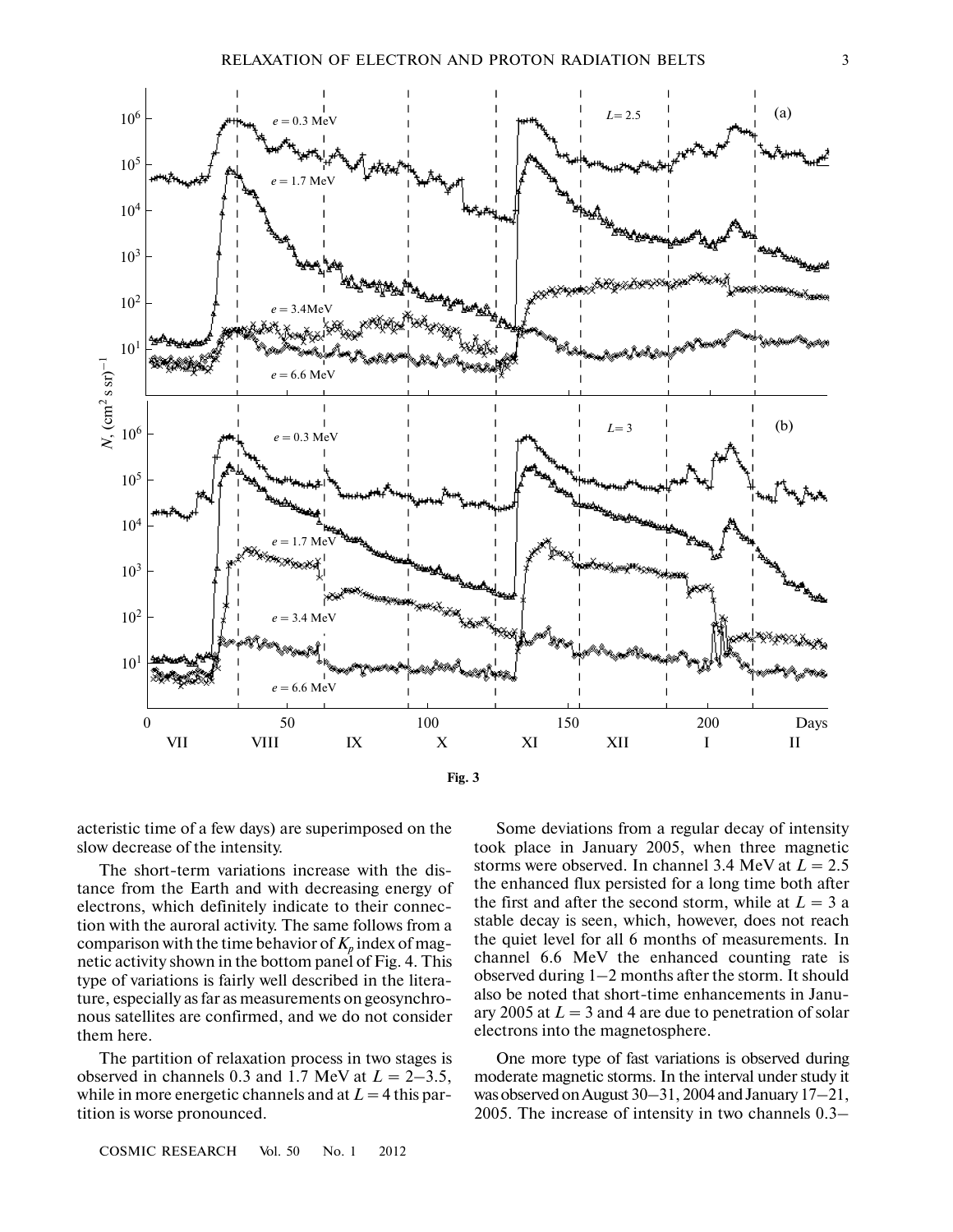

1.7 MeV caused by intensification of wave activity is accompanied by a considerable drop of intensity in channel 3.4 MeV.

This effect is produced by ion-cyclotron waves gen erated by protons of the radiation belt (EMIC-waves). Dynamics of particles during the August storm was studied in detail in paper [11].

Figure 5 presents the time behavior in channel 1.7 MeV (satellite *S1*) for all three *L*-shells, which allows one to detect identical rate of decay during the second stage of relaxation that is seen on the back ground of short-time variations. Apparently, pitch angle diffusion determining the slow decay of intensity proceeds by VLF emissions, which are close in power and distributed over a broad range of *L*-shells. The plasmaspheric hiss possesses such properties.

Thus, relaxation of electrons after a storm is divided in two stages, with fast and slow losses of trapped particles. It depends on the position of a drift shell and on energy of electrons.

Figure 6 presents the values of lifetime  $\gamma$  for electron flux in channels 0.3 and 1.7 MeV as a function of *L* separately for intervals after the July and November filling and restructuring, and separately for the initial and second stages of relaxation.

One can see that  $\gamma$  of the initial fast decay (below the dashed line) varies within the limits 5–10 days independent of energy and position of the drift orbit, while at the second stage the scatter of this quantity is much larger. One can note that the intensity drops down in channel 1.7 MeV faster than in channel 0.3 MeV, and that the fastest drop in both the channels is observed at  $L = 3.5$ , in the region of a gap between the belts.

#### *2.2. Relaxation of the Flux of Protons*

Enhancements of the flux of protons with energy 1–20 MeV in the proton belt are associated with cap ture of solar protons at the early phase of recovery of the storm and with additional acceleration at its late stage. Figure 7 presents radial profiles of protons before (July 22, 2004, dashed line) and after (July 30, 2004, solid line) the magnetic storms in July 2004, as measured on *S1* and *CF*.

It is seen that during two strong storms SCR pro tons penetrate down to  $L = 3$ , where they are captured and accelerated. The profile on August 25, 2004 mea sured by *S1* shows the result of capture of SCR protons after the first storm. The process of particle accelera tion starts with this profiles and results in the profile of July 30. The maximum of the quiet profile is located at  $L = 3$ , the *CF* intensity being an order of magnitude lower than that on *S1*. The after-storm flux increased by two orders of magnitude is shifted to  $L = 2.8$  as a result of radial diffusion. There is no such shift on *CF*. Apparently, only situation near the loss cone rather than the real radiation belt profile is observed here.

Figure 8 present three profiles of protons in chan nel 1.7 MeV of the *S1* satellite: before the onset of the November storm, in the middle of the recovery phase, and a few days later, on the tail of prolonged recovery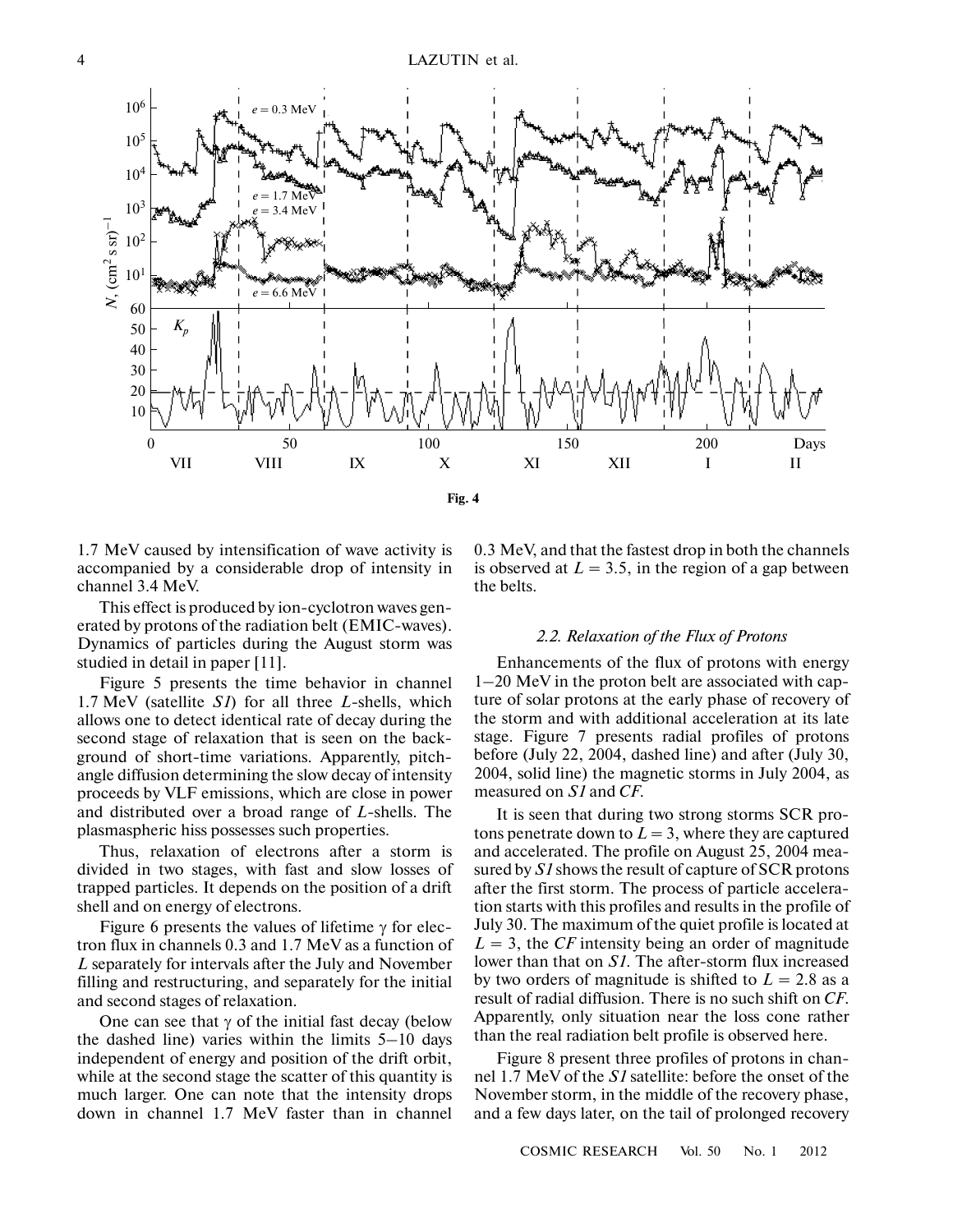

phase. In the maximum at  $L = 3$ , before the storm onset, an enhanced intensity persists (in comparison with the quiet level on July 30, 2004, see Fig. 7). On November 12 this maximum is shifted to  $L = 2.5$ , the intensity increases by two orders of magnitude, and then a quick discharge of particles into the loss cone begins, resulting in the appearance of two maxima, at  $L = 2$  and 3.

Variations of the flux of protons with energy 1.2 MeV are shown in Fig. 9a at *L* = 2.5, 3, and 4 from July 2004 up to February 2005 inclusive. Relaxation of the proton flux, according to measurements on low orbit satellites, follows the same scenario, as relaxation of the electron flux described above. As in the case of electrons, one can distinguish two stages in particle losses, the fast one immediately after a magnetic storm and a subsequent slow stage. The drop proper is observed only on the outer shells, at  $L = 3$  it is extremely weak, while at  $L = 2.5$  an increase of the intensity is observed, apparently, due to radial diffu sion.

The dashed line in Fig. 9a represents the flux of 1 MeV protons beyond the magnetosphere according to measurements made by the *ACE* satellite. Compar ing these measurements with measurements at  $L = 4$ , we see that SCR protons penetrate there not only dur ing two strong storms, but during moderate magnetic storms on December 5–6, 2004 and January 17–21, 2005, and even during the substorm activity on Sep tember 14, 2004. However, they are not captured into the radiation belt during these events, though the Jan uary 2005 storm increases the proton flux at  $L = 2.5$ .

Short-period enhancements on the outer drift shells, not associated with the increased flux beyond the mag netosphere, are observed during moderate and even weak storms  $(-120, -50, -100, \text{ and } -100 \text{ nT}$  on August 30, 2004, October 13, 2004, January 7, 2005, and February 16–18, 2005, respectively).

Figure 9b presents the time behavior of relaxation of protons in channel 12.5 MeV of *S1*. The rate of pro ton loss at these energy is higher, and after the first stage of the July storm the enhanced flux remains practically only at  $L = 3$ . After the November storm the relaxation is more prolonged. In channel 24.6 MeV variations are insignificant, and we do not present these data.

As has been said above, it is more difficult to use measurements onboard the *CF* satellite for the analysis of slow variations of trapped particles. First, measure ments made at low altitude, near the loss cone, repre sent variations of particle fluxes in the proton belt worse. Second, the acceptance angle of the scintilla tion detector slowly varies with respect to magnetic field line direction with a period of 3 months. As a result, on those days when the detector is oriented along the field line the particle flux decreases. In Fig. 10, where variation of the proton flux on *CF* are shown, two such periods fall on September and December of 2004. Comparison with *S1* (Fig. 9a) shows the distinctions to be large at the fast stage: maximum on the *CF* is prolonged, and intensity in the maximum is lower. On the slow stage of relaxation there are no distinctions, substantial losses are observed on the outer drift shells  $(L = 4)$ , while on the inner shells the proton flux varies more slowly.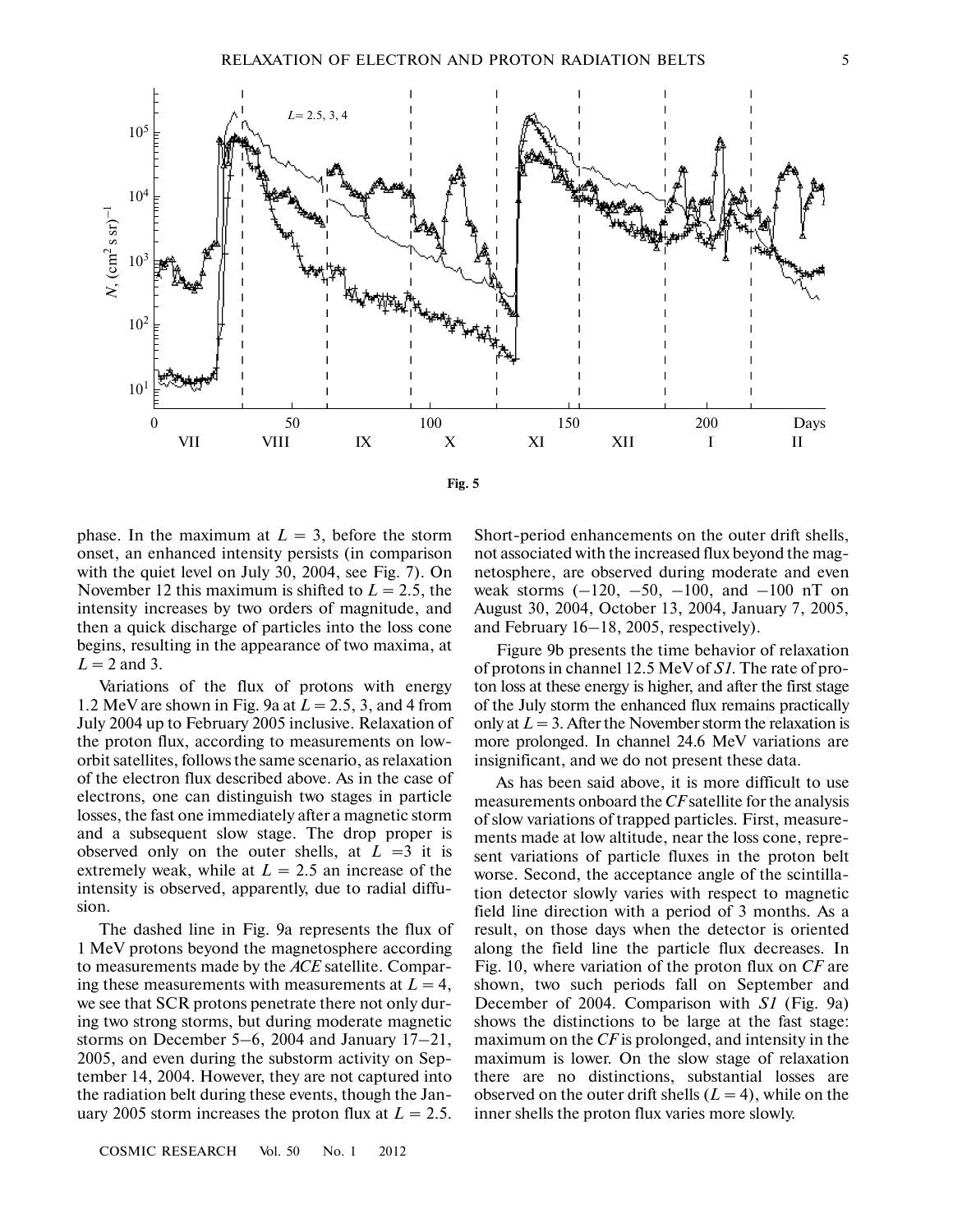

A summary diagram on the lifetime of protons is presented in Fig. 11, for the same two storms, as for electrons, and for two proton energy channels, 1.2 and 12.5 MeV. For the initial, fast regime of losses, the dif ference in energy is insignificant. The fact of a fast drop (below the dashed line) of intensity at  $L = 2.5$ engages our attention.

At the second stage the drop proceeds slower than that of electrons. Moreover, an increase of intensity is observed at  $L = 2$ , apparently caused by radial diffusion from neighboring outer shells. The values of  $\gamma$  at a level of 100 and higher are rather conventional and can imply either invariable or increasing particle flux. It is worthy of noting that with increasing energy the rate of slow losses increases. It also substantially increases when drift shells become further from the Earth.

# 3. DISCUSSION OF RESULTS

A large number of papers with theoretical calcula tions are dedicated to mechanisms of losses of elec trons and protons in the radiation belts. The papers on relativistic electrons are especially numerous, since real danger of electrons-killers for space instrumenta tion stimulates interest to them. The most complete review on pitch-angle diffusion of electrons on various types of VLF emissions is given in paper [4] with esti mation of lifetimes. A calculation of lifetime of ener getic protons after injection during magnetic storms is presented in [12]. We will compare our results with predictions of losses of energetic particles calculated in these papers.

The processes leading to reduction of the flux of trapped particles in the magnetosphere are well stud ied. If losses on the magnetopause in the region of quasi-capture and on ionization at *L* < 2.5 are not con sidered, the main role is played by pitch-angle diffu sion of particles. It results in entry into the loss cone and vanishing in the Earth's atmosphere. The diffu sion is caused by resonance interaction of particles with electromagnetic waves at a coincidence of wave frequency with gyro frequency of a particle in the coordinate system of the moving particle

$$
\omega - k_{\|}v_{\|} = n\Omega_{ep}/\gamma, \ \ n = 0, \pm 1, \ 2, \ 3, \dots,
$$
 (1)

where  $\omega$  and  $\Omega_{ep}$  are the wave frequency and gyro frequency of particles, either electron or proton,  $k_{\parallel}$  and  $v_{\parallel}$ 



**Fig. 7**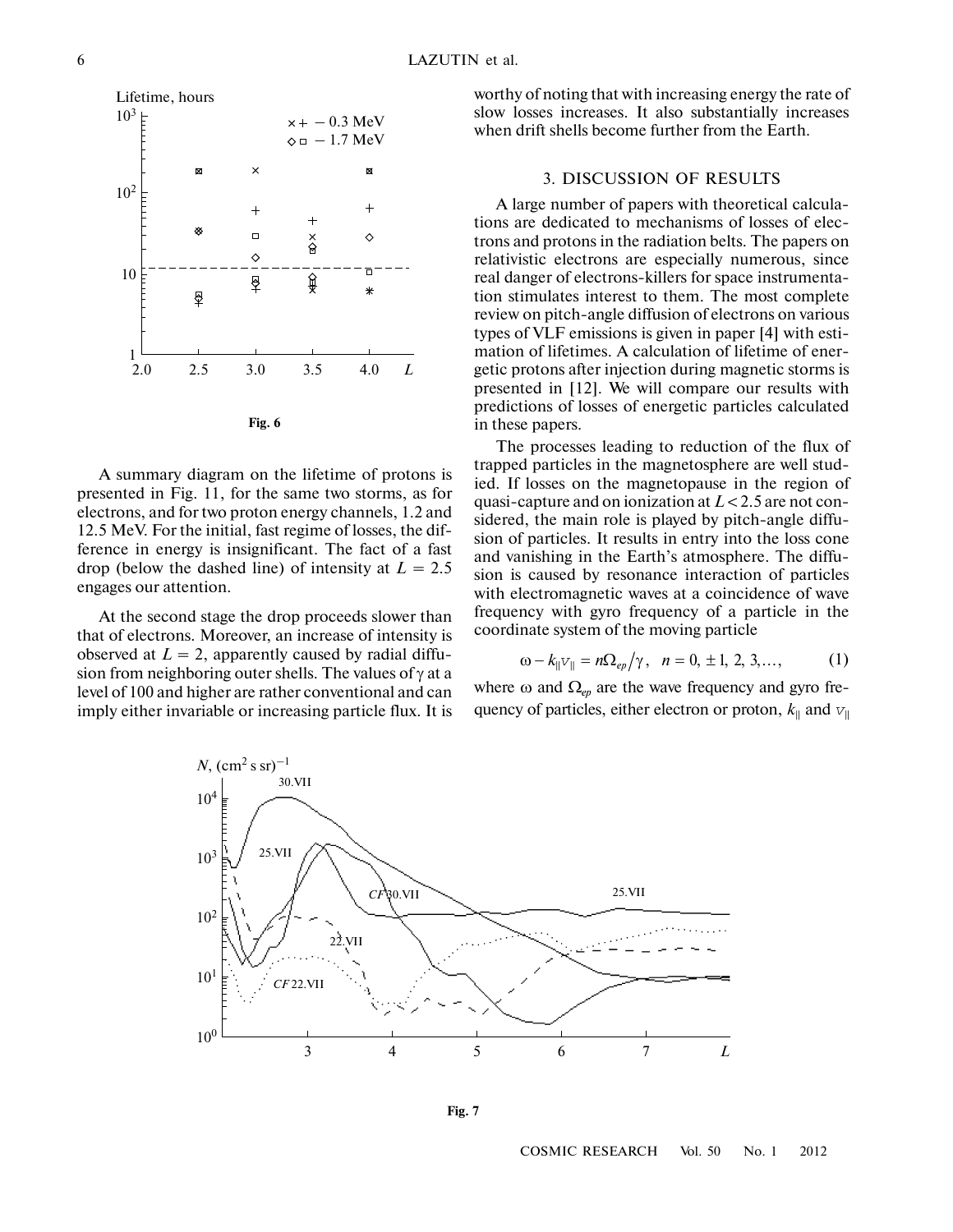are the components of wave vector and velocity of parti cles along the magnetic field line, and  $\gamma = (1 - v^2/c^2)^{-1/2}$ .

Under the assumption of constant energy and drift shell the Fokker–Planck diffusion equation for pitch angle diffusion can be written as

$$
\frac{\partial f}{\partial t} = \frac{1}{T(y)y} \frac{\partial}{\partial y} T(y) y \langle D_{yy} \rangle_{ba} \frac{\partial f}{\partial y} - \frac{f}{\tau}, \tag{2}
$$

where *y* is sinus of the pitch-angle, and *Т* is a quarter of the jump period.

The lifetime of particles in a trap, defined as a time of decay of intensity by a factor of *е*, can be related to the diffusion coefficient as  $\tau = 1/D$ .

**Fluxes of electrons.** In the energy range 0.3–3 MeV they remain at a disturbed (enhanced) level after the July storm since July till November 2004 both on inner  $(L = 2-3.5)$  and on outer shells. The enhanced level also persists after increased intensity during November 2004 storm at least until March 2005. In channel 6.6 MeV the normal level is recovered in 1–2 months. A large number of various types of waves are detected in the Earth's magnetosphere. Some of them are dis tinguished as essential to make an effect on the fluxes of trapped electrons and widely discussed in experi mental papers and model calculations.

In the inner magnetosphere  $(L = 2.5)$  electron can perish in interactions with whistling atmospherics produced by lightning discharges and anthropogenic VLF emissions [13], and in collisions with residual atmosphere. The lifetime of electrons is no less than a month, and there is no difference between magneti cally disturbed and quiet conditions, since the action of the above sources does not depend on magnetic activity.

The measurements presented above show that in those cases when the effect of strong magnetic storms reaches regions  $L < 3$ , high fluxes of energetic electrons appear there, and the rates of losses of freshly accelerated relativistic electrons substantially exceed those typical for quiet and moderately disturbed con ditions. The lifetime drops down to 4–6 days in chan nels 0.3 MeV and to 10 days in channel 1.7 MeV. This regime continues for 10–20 days after termination of the magnetic storm recovery phase. A difference in rates of the initial and subsequent drops of electron fluxes is also observed at  $L = 3$ , but it is not so well pronounced. Having in mind considerable enhancement of the flux of energetic electrons at  $L = 2-3$  during strong magnetic storms, it is reasonable to explain intensified loss of electrons by generation of cyclotron waves. The lifetimes presented above coincide with estimates for losses by auroral whistlers made in paper [4]: 2 days for  $E = 0.5$  MeV and 15 days for  $E = 2$  MeV. However, one should not interpret this coincidence in the sense that the auroral region or even the magneto-



tail were located at that time at  $L < 2.5$ . Even if they were (which is unlikely), at the end of the storm's main phase (i.e., in a few days) all typical attributes of the inner magnetosphere had returned back, except for the fact that the flux of energetic particles remained very high.

Our measurements at  $L = 2.5$  show that during the second stage with the slower rate of losses the lifetime of electrons 0.3–1.7 MeV is no less than 30 days, which corresponds to estimates of losses by ionization and to pitch-angle scattering by waves of anthropo genic and atmospheric origin.

At the same time, on separate days the drop of intensity is slowed down and even goes over into a growth. One can notice that at this time an enhanced substorm activity is detected or moderate magnetic storms (for example, August 30, 2004 and January 21, 2005). It is logical to explain these enhancements by impulsive radial injection of particles. A bright event of such injection by a sudden commencement (SC) in the beginning of the magnetic storm on March 24, 1991 was detected by the *CRRES* satellite [14].

It is interesting that the same enhancements are observed also at  $L = 4$  and with larger amplitude, which is natural for the auroral zone, while at  $L = 3$  the amplitude is less than on a deeper drift shell. If we attract our attention to a radial profile of electrons with two maxima at  $L = 3$  and 4.7 presented in Fig. 2 before the November storm onset, we see that at  $L = 2.5$  and 4 the flux gradient for particles in the belt is positive, while at  $L = 3$  a transition to negative gradient occurs. In the first two positions the increase of intensity of electrons at impulsive injection is a sum of two effects: income from a region with higher intensity and accel eration due to conservation of the first adiabatic invari ant. The depleted flux of particles comes to  $L = 3$ , and only increasing energy produces enhancement.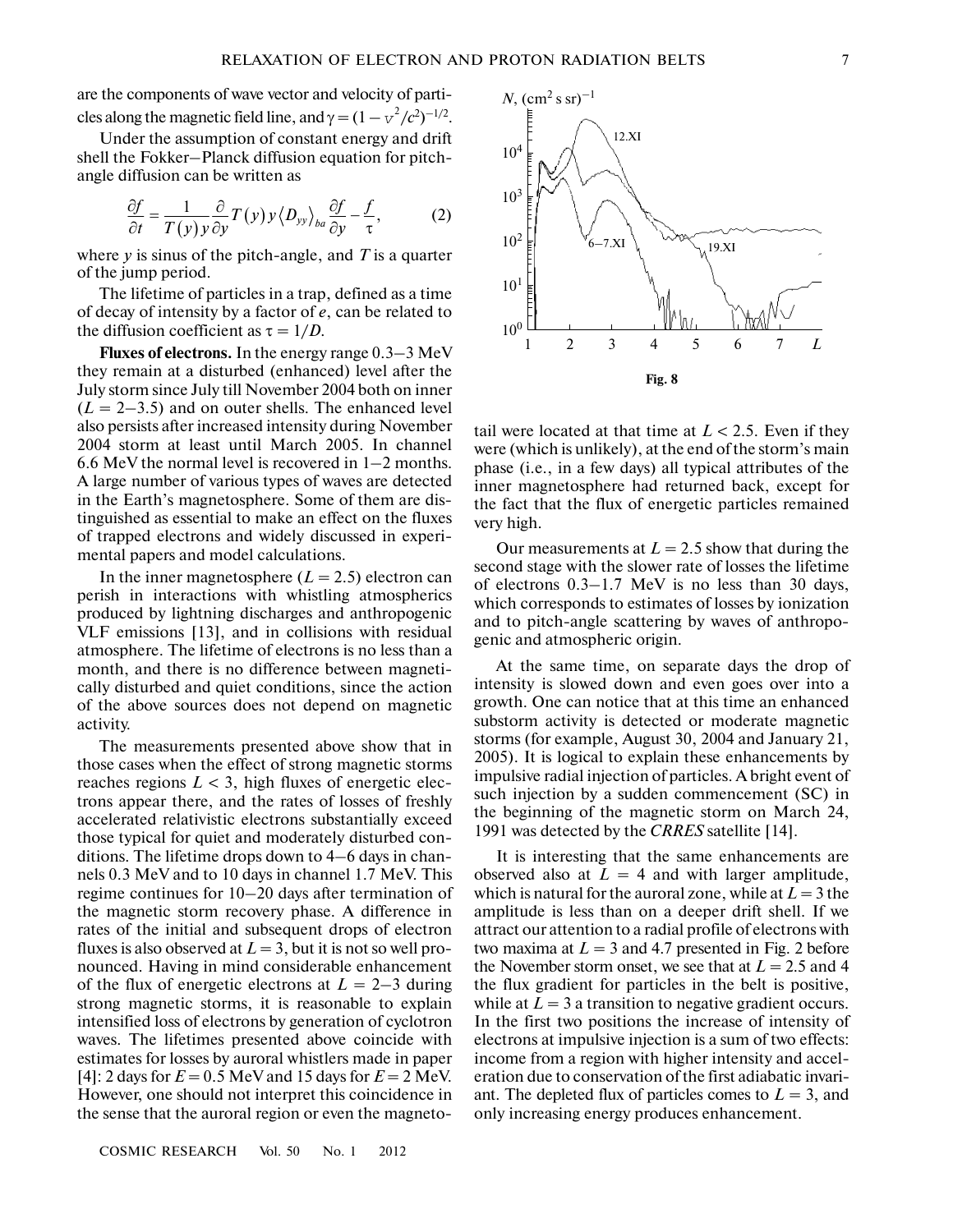

As for variations at  $L = 2.5$  in channels of highenergy electrons (for example, in channel 3.4 MeV), the intensity is practically invariable after enhance ments, with an exception of one interval in October 2004. In channel 6.6 MeV a drop of intensity is notice able at the first stage, and on the second stage dynam ics is contradictory: there is a slow decrease after the July storm and nothing of this kind after the November storm. Probably, this is a result of increased magnetic activity in December 2004 – January 2005.

The first, fast stage of loss is much weaker pro nounced at drift shells  $L = 3-4$  than at  $L = 2.5$ . It is well traced only at  $L = 3$  in channel 0.3 MeV. The second stage with a slower drop proceeds under condi tions of weak or moderate activity. In this case, the plasmapause is located higher than  $L = 3$ , and occasionally it overlaps the drift shell  $L = 4$ .

Inside the plasmapause VLF emissions of the hiss type dominate, ensuring, according to estimates of [15, 16], the following lifetimes of electrons: 3 days for 0.5 MeV, 10 days for 1 MeV, and more than 40 days for 2 MeV.

It follows from analysis of our data that, first, the fluxes of electrons in channels 0.3 and 1.7 MeV vary synchronously at all drift shells (Fig. 5), thus confirm ing the conclusion of above authors about predomi nant action of the plasmaspheric hiss on electrons. The lifetime was about 30 days for 1.7 MeV and about 50 days for 3.4 MeV. Electrons with energy 0.3 MeV survive substantially longer than it follows from theo retical estimates (a few days). It is likely that an accel eration process of substorm origin comes into play, providing for intensity increases instead of fast drop at some intervals.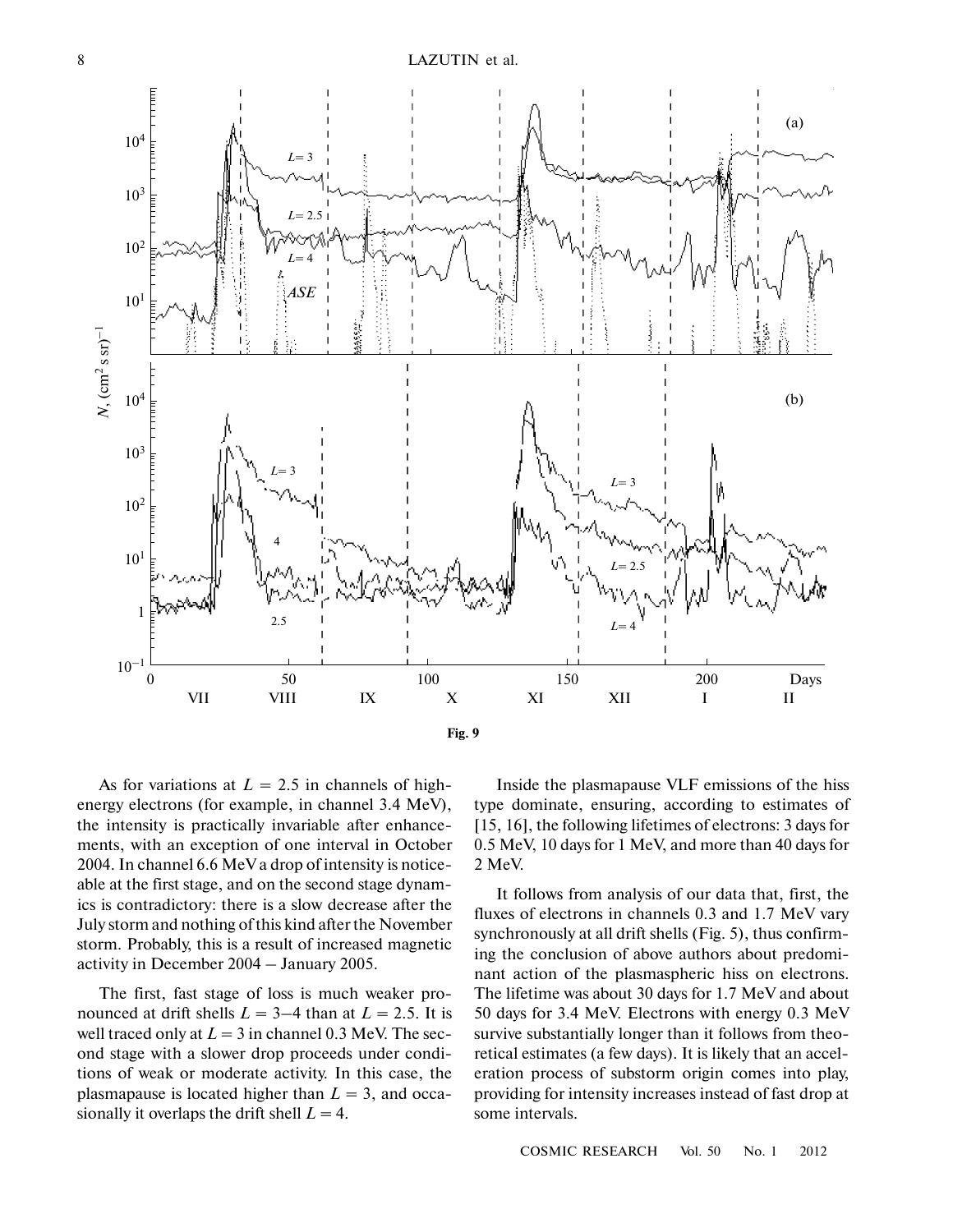

The processes of acceleration of relativistic elec trons are caused by radial diffusion and by stochastic processes [17]. Some researchers believe the VLF interaction with emissions of the types of auroral cho ruses and whistlers to be the main mechanism of acceleration and loss of electrons in disturbed periods outside the plasmasphere (see [4] and references therein). The choruses should be divided in two groups with different proportion of the effects of acceleration and losses. These fast increases and drops are well seen at  $L = 4$  (Fig. 4). In channel 0.3 MeV they dominate over slow protons. The losses on whistlers are equal to 2, 5, and 15 days for energies 0.5, 1, and 2 MeV, respectively.

At energies higher than a few MeV additional and fast drop occurs due to parasitic resonance with elec tromagnetic ion-cyclotron waves (EMIC waves) pro duced by ring current protons during magnetic storms [18–20]. In our measurements the fast drops of elec trons 3.4 MeV were observed on August 30, 2004 at  $L = 3-4$  and during two storms of January 2005. The first of these events is considered in detail in [11]. Con trary to predictions, there is no effect of drop in chan nel 1.7 MeV. It is probable that effects of acceleration suppress losses by EMIC waves.

**Fluxes of protons** captured in the Earth's magneto sphere are much more stable than the fluxes of elec trons. The theory developed by Tverskoi [1] states that the proton belt is stable, and only losses through ion ization by the residual atmosphere decrease proton fluxes with a lifetime of about a year. Calculation per formed in [12] were specially dedicated to the problem discussed by us: how the flux of protons in the belt will behave itself after injection of solar protons. The

model predictions are such that fluxes of protons of MeV energies will be stable, persisting without notice able reduction of intensity for months and years at all *L*-shells of the proton belt from 2 to 4. These predic tions are not confirmed by the results obtained above.

Indeed, in the magnetosphere there are no intense electromagnetic waves on ion-cyclotron frequencies other than EMIC ion-cyclotron waves that are gener ated for short time intervals and not frequently by pro tons of the ring current. They cannot create a contin uous background for losses of energetic protons. What mechanisms do remain capable to provide for a high rate of losses detected by us?

1. Losses due to diffusion on the curvature of field lines.

2. Diffusion on ion-cyclotron waves excited at enhanced intensity of energetic protons.

3. Parasitic resonance with VLF emission at elec tro-cyclotron frequencies.

At the stage of fast drop the losses proceed by ion cyclotron waves. According to estimation by Tverskoi [1], the belt proton flux is by two orders of magnitude lower than it is required for development of ion-cyclo tron instability; we have got these two orders of magni tude after acceleration of MeV protons during the recovery phase of strong magnetic storms in July and November of 2004. Just energetic protons rather than ring current protons (whose flux drops quickly after a storm, while a fast mode of diffusion still persists) serve as a source of waves. The proton lifetime varies from 15 days at  $L = 2$  to 5 days at  $L = 4$ . Increasing rate of losses is clearly seen when a drift shell moves away from the Earth. It is unclear why essentially acceler-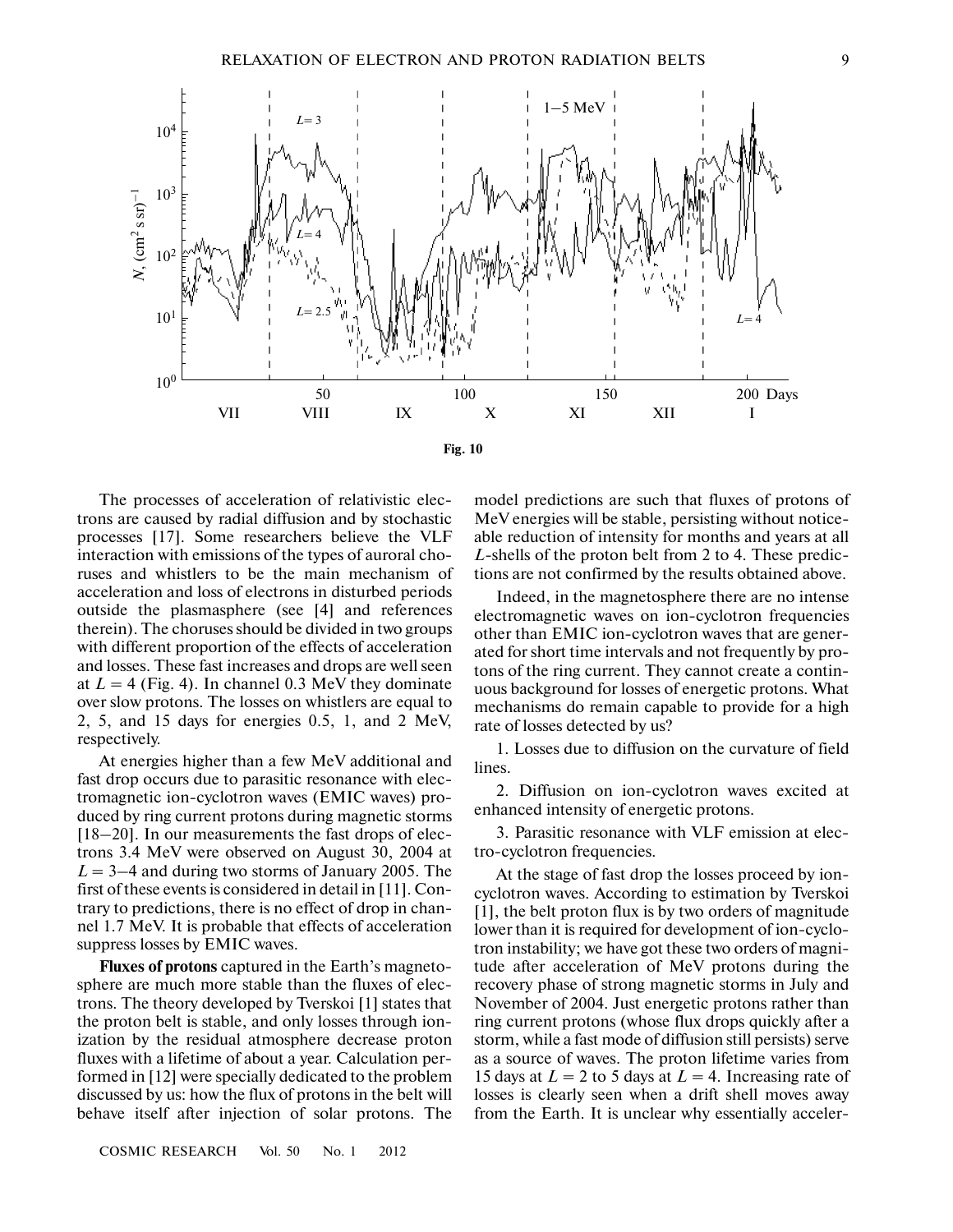

ated loss occurs at  $L = 2.5$ . Probably, this is due to the fact that during strong storms the plasmapause (where one always can detect an increased wave activity) is displaced to these region.

At the slow stage the fluxes of protons 1–15 MeV remain at a disturbed level for a period of three moths to a year, depending on energy and drift shell position. The lifetime equals 200 days and more at  $L = 2$ , which corresponds to calculations in [12]. But at larger *L* the lifetime successively drops down to 20–40 days (at  $L =$ 4), which is in evident contradiction with estimates of [12]. The drop of intensity in channel 12.5 MeV occurs approximately twice faster than in channel 1.2 MeV. The rate of losses increases when drift shells become more distant from the Earth.

These losses are compensated by radial diffusion with conservation of magnetic moment, i.e., with accel eration of protons. Indeed, in the examples presented above the effect of radial diffusion is seen at  $L = 2.5$  in all energy channels. Nevertheless, the drop detected at large *L*-shells is much faster than one could expect based on the theory of losses due to ionization.

The mechanism of pitch-angle diffusion into the loss cone due to violation of adiabaticity seems to be most attractive. This mechanism operates in those cases when the field line curvature becomes compara ble to the Larmor radius of particles. They stop being confined, and, when passing through such critical region (in the plane of magnetic equator), the pitch angle of particles changes. The first adiabatic invariant is violated. Adiabaticity parameter  $\epsilon$  is defined as a ratio of the Larmor radius to the radius of curvature of a field line:

$$
\varepsilon = pc/(qBo Rc) = \rho/Rc. \tag{3}
$$

Calculation of trajectories performed in [21–24] show the regime of strong pitch-angle diffusion to occur at ε ranging from 1/10 to 1/3. In most papers it is stated that the boundary between the region of strong pitch angle diffusion and region of complete absence of any diffusion in curvature is very sharp. On the other hand, in [25] it was demonstrated that even for quiet mag netosphere a change of regime proceeds gradually, though rather quickly. Our measurements indicate to a smooth decrease of the diffusion rate with decreasing drift shells and, consequently, with increasing radius of curvature of the field lines and with decreasing Larmor radius of particles. It is likely that the discrepancy with calculations consists in the fact that no allowance was made for the existence of fast variations of the magnetic field, capable of changing (for a time and locally) configuration of field lines.

The parasitic resonance with VLF waves on elec tron-cyclotron frequency was considered in paper [26]. In accordance with (1) the resonance is observed when a proton and a wave move in one direction, the field-aligned velocity of the proton should be high. As a result, this mechanism works only near the loss cone. It can explain proton precipitation of small intensity detected on low-orbit satellites, but cannot substan tially reduce the lifetime of protons in the belt.

# **CONCLUSIONS**

Losses and enhancements of intensity are balanced in the radiation belts of the Earth, and it is not easy task to check theoretical calculations experimentally. Fast increases of intensity of energetic electrons and protons at all drift shells during strong magnetic storms present such a possibility. Most predictions are confirmed by our measurements, but some distinc tions and new effects are revealed. The magnetosphere trap is released from an excess flux of particles in two stages, the first one is rather fast, and the second pro ceeds more slowly. Such a division is observed in fluxes of both electrons and protons. The second stage is well consistent with existing concepts, while the first, fast process of losses has not been studied before.

**Losses of electrons** from the belt occur due to pitch-angle diffusion into the loss cone. This diffusion is caused by different mechanisms.

The first stage is developed immediately after a storm: at large increase of intensity the cyclotron instability is excited in the flux of energetic electrons. Its lifetime is  $5-10$  days, at  $L = 2.5$  the drop of intensity is somewhat faster.

After a drop of intensity by 1–2 orders of magni tude VLF waves stop being excited, and diffusion con tinues with lesser strength due to parasitic resonance with VLF waves of the plasmaspheric hiss type. The life time varies within wide limits, from 20 to 80 days; a well pronounced minimum is seen at the region  $L = 3.5$ ,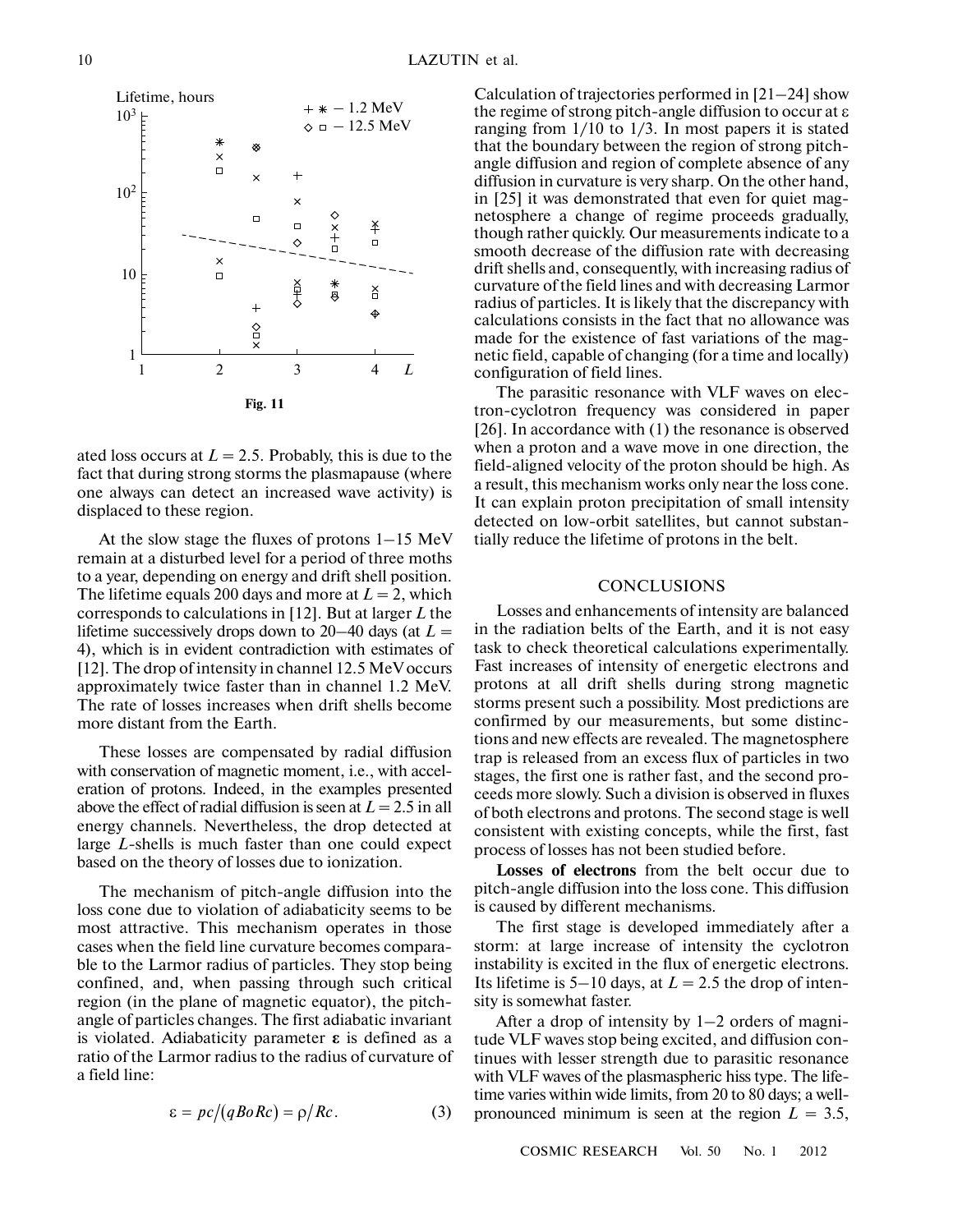where a gap between the inner and outer belts is formed. The lifetime of electrons in channel 1.7 MeV is everywhere less than in channel 0.3 MeV.

At the outer shells the general behavior of the slow drop of electron flux is determined by diffusion on plasmaspheric hiss. Under increased magnetic activity the plasmasphere is temporarily displaced closer to the Earth, where increases and decreases of intensity are observed due to acceleration and release of particles into the loss cone during substorms caused by auroral choruses and whistlers. These processes are fairly well described in literature.

Finally, one more mechanism, to which are subject electrons with energy higher than 3 MeV and which revealed itself in our measurements, is connected with parasitic resonance on ion-cyclotron waves (EMIC). It operates only during magnetic storms, when these waves are generated by protons of the ring current. In the period from July 2004 to February 2005 the action of this mechanism was observed during a moderate magnetic storm on August 30, 2004 and in January of 2005 (twice). The lifetime of electrons in channel 3.4 MeV is one day or less. Model calculation predict also loss of electrons with lower energies (down to 0.5 MeV), but there is no such effect in our measure ments. An increase of intensity is observed instead of drop. Apparently, th3e drop of intensity due to EMIC waves is more than compensated by a growth due to auroral choruses and whistlers.

**The losses of protons** on the first stage (not described previously) is most likely associated with generation of ion-cyclotron waves. Protons of the ring current can be a source of these waves only during first 1–3 days after a storm, the ring current quickly drops down at the decay phase, and the excess flux of MeV protons of solar cosmic rays, trapped and accelerated during the storm, remains to be a source. The effect of fast drop is seen in channels 1.2 and 12.5 MeV at  $L =$ 2–3, an accelerated drop (whose origin is not clear) being observed at  $L = 2.5$ .

The stage of slow drop of protons is most likely associated with pitch-angle diffusion due to curvature of the field lines. Well pronounced dependence of the loss rate on *L* counts in favor of this hypothesis, as well as lesser lifetime of more energetic protons. Measured lifetimes are substantially lower than calculated.

# ACKNOWLEDGMENTS

We thank N. Hasebe for his kind permission to use the data of measurements on the *SERVIS-1* satellite.

#### REFERENCES

- 1. Tverskoi, B.A., Transport and Acceleration of Charged Particles in the Earth's Magnetosphere, *Geomagn. Aeron.,* 1965, vol. 5, pp. 793–809.
- 2. Schulz, M. and Lanzerotti, L.J., *Particle Diffusion in the Radiation Belts*, vol. 7 of *Physics and Chemistry in Space*, New York: Springer, 1974.
- 3. Friedel, R.H.W., Reeves, G.D., and Obara, T., Relativ istic Electron Dynamics in the Inner Magnetosphere— A Review, *J. Atmos. Solar-Terr. Phys.*, 2002, vol. 64, pp. 265–289.
- 4. Shprits, Y.Y., Elkington, S., Meredith, N.P., and Sub botin, D.A., Review of Modeling of Losses and Sources of Relativistic Electrons in the Outer Radiation Belt: I. Local Acceleration and Loss, *J. Atmos. Solar-Terr. Phys.*, 2008, pp. 1694–1713.
- 5. Lazutin, L.L, Kuznetsov, S.N., and Podorol'skii, A.N., Dynamics of a Radiation Belts Formed by Solar Pro tons during Magnetic Storms, *Geomagn. Aeron.*, 2007, vol. 47, no. 2, pp. 187–197.
- 6. Lazutin, L.L., Gotselyuk, Yu.V., Murav'eva, E.A., et al., Dynamics of Solar Protons in the Earth's Mag netosphere during Magnetic Storms in November 2004–January 2005, *Geomagn. Aeron.*, 2010, vol. 50, no. 2, pp. 176–188.
- 7. Lazutin, L., Muravjeva, E., Hasebe, N., et al., Com parative Analysis of the Energetic Electron and Solar Proton Dynamics during Strong Magnetic Storms, *Physics of Auroral Phenomena. Proc. XXXI Annual Sem inar, Apatity*, 2008, pp. 33–37.
- 8. Lazutin, L.L., Kuznetsov, S.N., and Panasyuk, M.I., Solar Cosmic Rays as a Source of the Temporary Inner Radiation Belts, *J. Adv. Space Res.*, 2009, vol. 44, pp. 371–375.
- 9. Kuznetzov, S.N., Kudela, K., Ryumin, S.P., and Got selyuk, Yu.V., CORONAS-F Satellite – Tasks for Study of Particle Acceleration, *Adv. Space Res.,* 2002, vol. 30, pp. 1857–186.
- 10. Kodaira, S., Asaeda, M., Fujii, M., et al., Space and Time Correlations of Particle Fluxes after Giant Flares in Radiation Belts Observed by Two Satellites, USERS and SERVIS-1, *Proc. of 29th ICRC, Pune, 2005,* pp. 101–104.
- 11. Lazutin, L.L., Panasyuk, M.I., and Hasebe, N., Accel eration and Losses of Energetic protons and Electrons during Magnetic Storm on August 30–31, 2004,, *Kosm. Issled.*, 2011, vol. 49, no. 1, pp. 38–44. [*Cosmic Research*, pp. 35–41].
- 12. Spjeldvik, W.N., Transient Effects of Solar Energetic Particle Flux Enhancements on the Inner Magneto sphere of the Earth, *Adv. Space Res.*, 2000, vol. 25, no. 12, pp. 2307–2310.
- 13. Abel, B. and Thorne, R.M., Electron Scattering Loss in Earth's Inner Magnetosphere: 1. Dominant Physical Processes, *J. Geophys. Res.,* 1998, vol. 103, no. (A2), pp. 2385–2396.
- 14. Blake, J.B., Kolasinski, W.A., Fillius, R.W., and Mullen, E.G., Injection of Electrons and Protons with